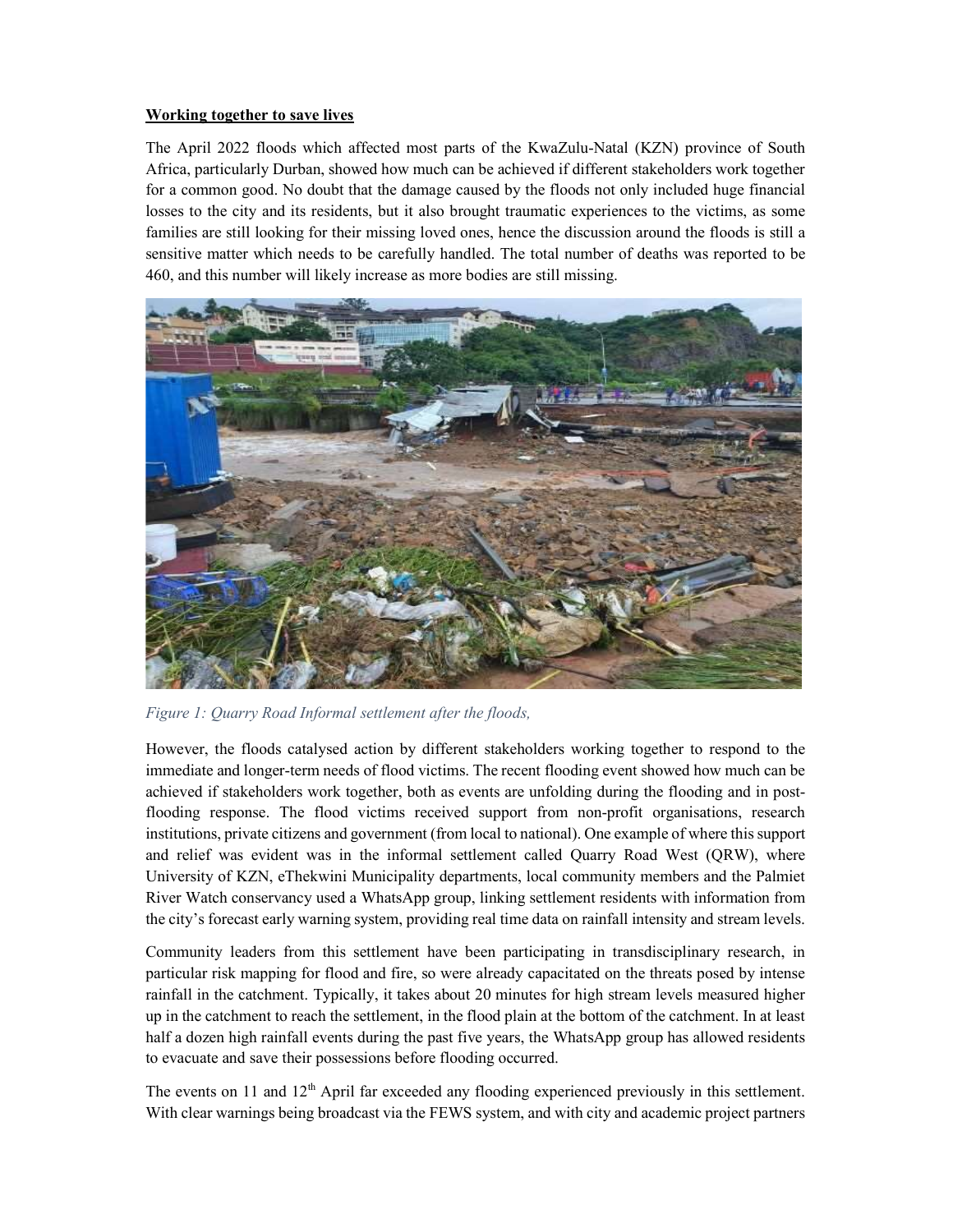in attendance, settlement residents were convinced to evacuate their dwellings, despite the torrential rainfall that fell that night of the  $11<sup>th</sup>$ . Over 400 dwelling units were washed away when the river changed direction because the bridge immediately above the settlement blocked with trees, plant matter (mostly alien invasive plants with shallow root systems), plastic and sediment, causing the river to flow directly through the settlement. Had people being sheltering in their dwellings, hundreds of lives would have been lost. In the end, only one life was lost, and that was due to electrocution by an illegal electricity connection. Undoubtedly, the Whatsapp messaging, the familiarity with community leaders with that messaging and the actions of the in-situ officials saved many lives that night. The question that arises now is how to upscale this approach to community leaders from other vulnerable settlements as an immediate response during the chaotic time when flood events are unfolding.

Further collaboration between eThekwini Municipality, UKZN academics and students and QRW community leaders has involved the piloting and implementation of the Educational Partnership for Innovation in Communities (EPIC) model in Durban. EPIC originates from USA universities. EPIC is an innovative and efficient model for action research in communities. Essentially it is a partnership between a city government, a university, and a community with research questions from a range of disciplines targeting a challenge within the community of focus. Challenges across a range of disciplines/ sectors within a community of interest are addressed by students studying within said disciplines.



Figure 2: EPIC students engaging with the Quarry Road West Informal Settlement community to develop disaster management plan after the 2019 floods

In EPIC, students develop solutions to these challenges and the city implements the solutions in partnership with the community. Our EPIC students developed a Disaster Management plan for this informal settlement based on their research within this settlement. Unfortunately, this plan was not used during the last floods due to and the Disaster Management Unit being totally overwhelmed during the